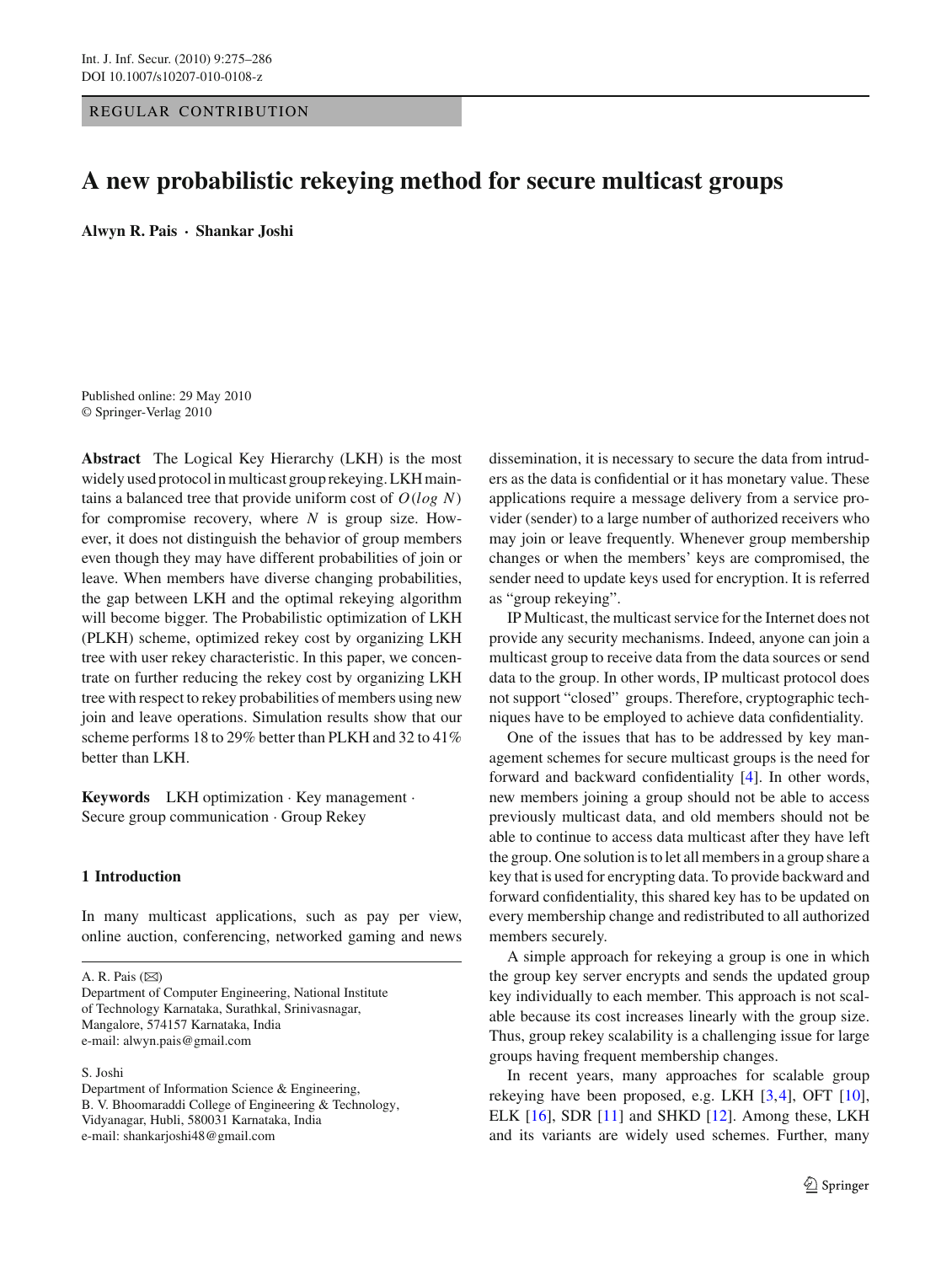optimization techniques are proposed for LKH. The schemes proposed in [\[5,](#page-10-6)[8\]](#page-10-7) optimize network bandwidth; the schemes in [\[6,](#page-10-8)[18](#page-10-9)[,20](#page-10-10)] optimize rekey cost on membership changes; finally the schemes in  $[1,13,14,17,19]$  $[1,13,14,17,19]$  $[1,13,14,17,19]$  $[1,13,14,17,19]$  $[1,13,14,17,19]$  $[1,13,14,17,19]$  $[1,13,14,17,19]$  restructure the LKH tree to optimize one or more parameters like rekey cost, bandwidth used, processing time, etc.

In this paper, we present a method for reducing rekey cost in secure multicast groups by organizing LKH tree with respect to member's rekey probabilities. We provide new insert and delete operations on LKH tree, which reduce number of rekey messages generated. The contributions of our paper are as follows:

- We present new insert and delete operations, which organize LKH tree with respect to rekey probabilities of members such that it reduces the cost of rekeying on membership changes or when members key are compromised.
- We present new key identifier assignment algorithm that generates unambiguous key identifiers.
- We provide Modified PUT (MPUT) operation, which reduce rekey cost on member join.
- We show that our method reduces the rekey cost compared to other schemes. We also show that our scheme reduces number of nodes created for a given group size.

**Organization of the paper:** The paper is organized as follows. In Sect. [2,](#page-1-0) we describe various methods available in literature on secure group communication. In Sect. [3,](#page-4-0) we describe our scheme. In Sect. [4,](#page-7-0) we present the simulation results and analysis of the results. Finally, in Sect. [5,](#page-10-16) we conclude our work.

### <span id="page-1-0"></span>**2 Literature survey**

There are many approaches proposed in literature for scalable group rekeying. Among them LKH, OFT, ELK, SDR and SHKD are important approaches. The most efficient methods for multicast key management are based on the Logical Key Hierarchy (LKH) scheme [\[3](#page-10-1),[4\]](#page-10-0). In LKH, group members are organized as leaves of a tree with logical internal nodes. The cost of a compromise recovery operation in LKH is proportional to depth of the compromised member in the LKH tree. The original LKH scheme proposes maintaining a balanced tree that gives a uniform cost of *O*(*log N*) rekeys for compromise recovery in a *N* member group. More details on LKH is given in Sect. [2.1.](#page-2-0)

In OFT [\[10\]](#page-10-2) scheme, one-way function trees are used. Here, each group member maintains the unblinded key of the leaf with which he is associated and a list of blinded node keys for all of the siblings of the nodes along the path from his node to the root. This enables him to compute the unblinded keys along his path to the root, including the root key, which he also stores. If one of the blinded node keys changes and he is told the new value, then he can recompute the keys on the path and find the new group key. This scheme has complexity of *O*(*log N*) for compromise recovery.

In the efficient large group key distribution (ELK) scheme  $[16]$  $[16]$  on membership change to update a key  $K$ , the node takes help of its left child key  $K_L$  and right child key  $K_R$ . The new key  $K'$  is derived from  $K$  and contributions from both children. The left child key  $K_L$  contributes  $n_1$  bits to the new key, which is derived by a pseudo-random function using key  $K_L$  and applied to K. The left contribution  $C_L$  =  $PRF_{K_L^{\alpha}}^{}(K)$  will be of *n*<sub>1</sub> bits long. Similarly, the right contribution  $C_R$  is  $n_2$  bits long and is derived from the right child key  $K_R$  and  $K$  as follows:  $C_R = PRF_{K_R^{\alpha}}^{}(K)$ . Then concatenate the two contributions to form a new key of length  $(n_1 + n_2)$ :  $C_{LR} = C_L | C_R$ . To compute *K'*, ELK uses pseudo-random function with *CL R* as the key and the previous key *K* as the data:  $K' = PRF_{C_{LR}}(K)$ . Instead of broadcasting the key update message that has length of  $(n_1 + n_2)$ bits,  $K'$  legitimate members who know  $K$  and either  $K_L$  or  $K_R$  can also recover the new key from a hint that is smaller than the key update message, by trading off computation for communication. Consider first the right-hand members who know *K* and  $K_R$ . They can derive the right contribution  $C_R$ of *n*<sup>2</sup> bits long. If they would also have a checksum, they could brute force the missing  $n_1$  bits of  $K'$  from the left side contribution. The hint message contains the key verification  $V_{K'}$  which is derived from the new key  $V_{K'} = P R F_{K'}(0)$ and has a length of  $n_3$  bits. The right-hand members compute the following candidate keys. The member verifies the candidate key by checking against the key verification to see if  $PRF_{\tilde{K}}(0)$  it equals  $V_{K'}$ .

Among the rekeying protocols proposed in the literature, the Subset Difference Rekeying (SDR) method [\[11\]](#page-10-4) is one of the few protocols that have the property of "statelessness". In a stateless rekeying protocol, if a member has missed previous rekey operations, it need not contact the key server to obtain keys that were transmitted in the past to decode the current group key. This property makes SDR very attractive for secure multicast applications where members may go offline frequently. The idea of subset difference is to specify a subset of valid users as the difference of two subtrees,  $v_i - v_j$ where  $v_i$  covers the valid users and  $v_i$  covers the revoked users. To have all differences necessary to cover all valid users in a tree, a sender has to test all possible combinations of revoked users. A naive exhaustive search for this purpose takes  $O(r^3)$  time, where *r* is number of revoked users. As search time increases with revoked users, SDR method finds less use in dynamic groups.

Another example of a stateless protocol is the Self-Healing Key Delivery (SHKD) protocol proposed in [\[12\]](#page-10-5). In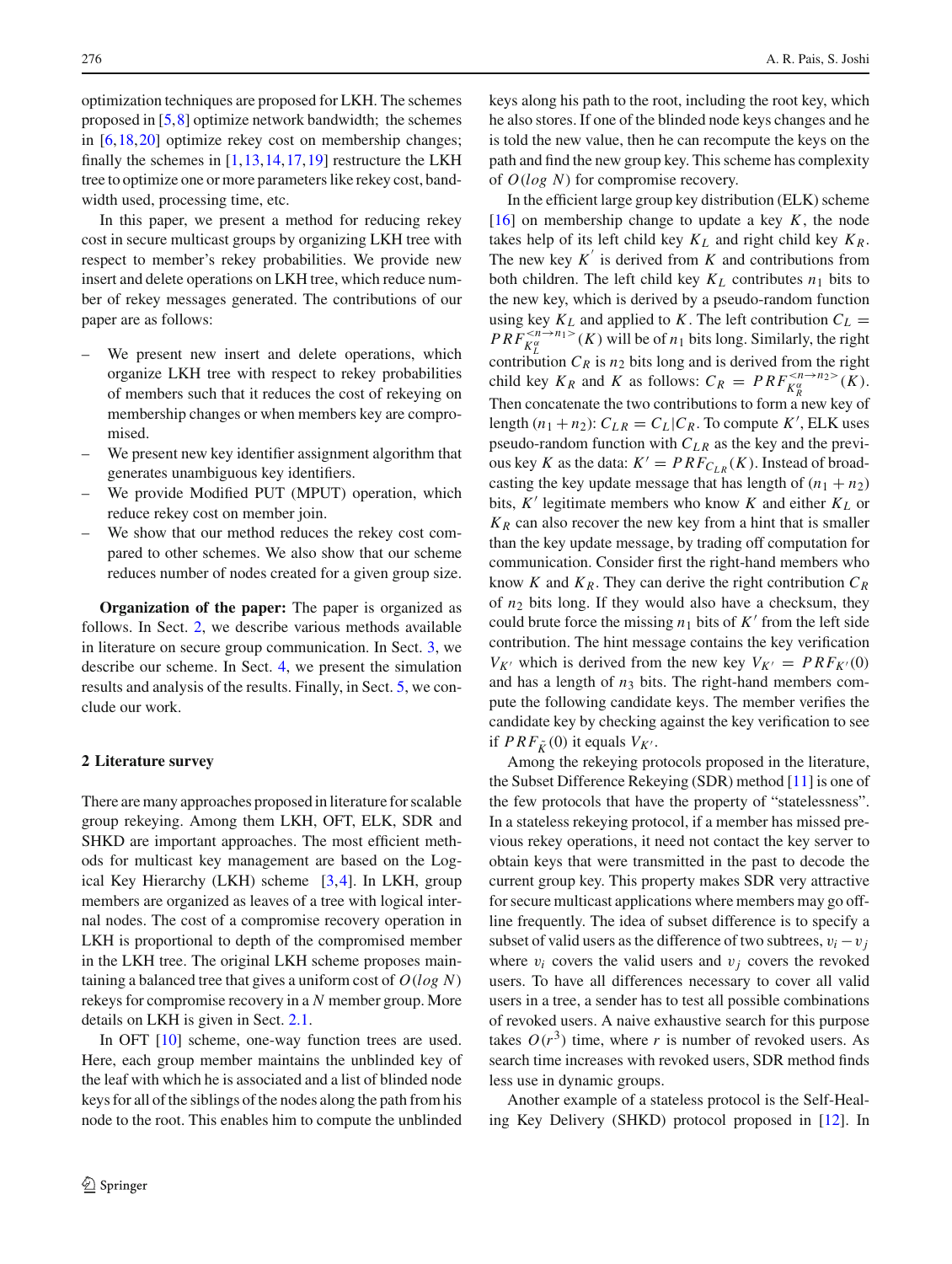

<span id="page-2-1"></span>Fig. 1 An example LKH tree with eight members

addition to statelessness, this protocol has the property called "self-healing" where a group member who has not received a group key (due to network packet loss) can recover the group key on its own without contacting the key server. This property is useful as it reduces network traffic by cutting down retransmission requests. SHKD uses polynomial-based secret sharing techniques to achieve broadcast overhead of  $O(t<sup>2</sup>m)$  key sizes, where *m* is the number of sessions over which self-healing is possible and *t* is the maximum allowed number of revoked nodes in the *m* sessions. This scheme has several limitations that may discourage its deployment in some applications. First, in this scheme, an application is pre-divided into *m* sessions, and the key server initiates a group rekeying at the beginning of each session. Thus, this scheme cannot be used for applications that demand immediate user revocation due to security requirement. Second, *t*, the maximum allowed number of revoked users during these *m* sessions, has to be predetermined and must not be exceeded; otherwise, the security of this scheme is broken. Third, the broadcast size becomes very large even for reasonable values of *t* and *m*.

## <span id="page-2-0"></span>2.1 LKH scheme

The basis for the LKH approach for scalable group rekeying is a logical key tree which is maintained by the key server. The root of the key tree is the group key used for encrypting data in group communications and it is shared by all users (see Fig. [1\)](#page-2-1). The leaf nodes of the key tree are keys shared only between the individual users and the key server, whereas the middle level keys are auxiliary key encryption keys (KEK's) used to facilitate the distribution of the root key. Of all these keys, each user owns and only owns those on the path from its individual leaf node to the root of the key tree. As a result, when a user join/leave the group, all the keys on its path have to be changed and redistributed to maintain backward / forward data confidentiality.

In Fig. [1,](#page-2-1) member M1 holds a copy of the keys  $K_{000}$ ,  $K_{00}$ ,  $K_0$ , and  $K_{Root}$ ; member M2 holds a copy of  $K_{001}$ ,  $K_{00}$ ,  $K_0$ 

and  $K_{Root}$  and so on. If keys of a member is compromised, the key server changes compromised keys and multicast new keys to the group encrypted using compromised members KEKs. For example, assume the keys of member M2 are compromised. First, key server changes  $K_{001}$  and sends to member M2 over a secure unicast channel. Then, key server changes  $K_{00}$  and two copies of the new key encrypted using  $K_{000}$  and  $K_{001}$  are sent to the group. Then, key server changes  $K_0$  and sends to the group, encrypted by  $K_{00}$  and  $K_{01}$ . Finally,  $K_{Root}$  is changed by key server and sent to the group, encrypted by  $K_0$  and  $K_1$ . From each encrypted message, the new keys are extracted by the group members who have a valid copy of encryption keys. In case of member join, all the keys in the path from joining member node to root are changed, and the new keys are multicast to the group encrypted using KEKs.

#### 2.2 Shortcomings of LKH

Although LKH scheme is a secure rekeying method that provides both backward and forward confidentiality, it has some drawbacks in terms of scalability and reliability.

## *2.2.1 Individual rekeying*

At each arrival or departure of a member, the key server needs to immediately rekey the whole group in order to ensure backward and forward confidentiality, which prevents a member from accessing the data sent before its arrival or after its departure. However, individual rekeying is relatively inefficient for large groups where join/leave requests happen very frequently. For example, if members M1 and M2 (see Fig. [1\)](#page-2-1) leave the group one after the other with a very short delay between the two departures, the key server will need to modify twice, the keys located at same vertices in the tree. On the contrary, if the key server had regrouped these two departures in one rekeying operation, the rekeying cost would be reduced by a half.

## *2.2.2 Key dependency*

At a new rekeying interval, the key server uses the keys of the previous interval to encrypt new keys. Because of this strong dependency between keys, when a member miss some rekeying packets during a rekeying interval, he need to contact the key server to refresh its key set otherwise he will not be able to decrypt multicast data sent after this rekeying interval even though he is still member of the group. Thus, the key server needs a reliable key distribution protocol to ensure the receipt of keys by a maximum number of members before the beginning of the next rekeying interval.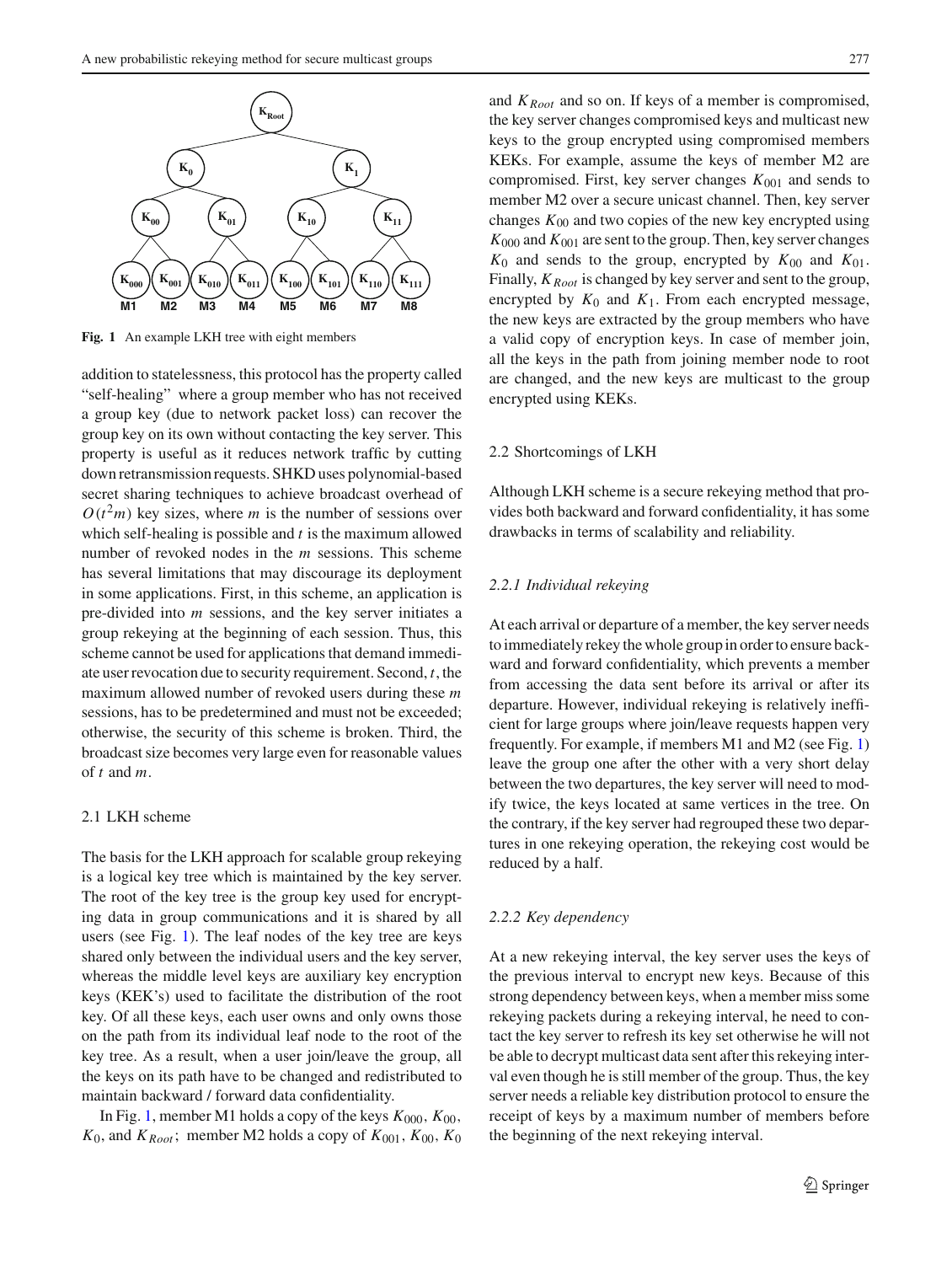## *2.2.3 "One Affects All" failure*

In LKH scheme, as well as in most of rekeying solutions, any arrival or departure of a recipient causes the update of the keying material of all members alike. Indeed, any rekeying operation at least requires the update of the data encryption key which is shared with all members of the group. The key server does not minimize the impact of rekeying due to the frequent dynamics of short-lived members on members who remain for longer periods during entire session.

## 2.3 Optimization schemes proposed for LKH

There are many optimization schemes proposed in literature for LKH. Some of them optimize network bandwidth, some reduce rekey cost and some restructure the LKH tree optimize one or more parameters like reduce bandwidth, rekey cost, processing time, etc.

The OFC [\[5\]](#page-10-6) proposed a variation of LKH by employing a functional relationship among the node keys for binary key trees along the path from the leaf node representing the leaving member to the root. OFC reduces the communication overhead from LKH's  $2(log_2 N) - 1$  to  $(log_2 N)$ , but it is limited to the binary key tree case.

The Bezawada scheme [\[8\]](#page-10-7) proposed a key distribution algorithm for distributing keys to only those users who need them. It proposes a compact descendant tracking scheme to track the descendants of the intermediate nodes in the multicast tree. Using this descendant information, a node forwards an encrypted key update only if it believes that there are descendants who know the encryption key. The scheme also proposes identifier assignment algorithm which assigns closer logical identifiers to users who are physically close in the multicast tree.

In the schemes  $[6,18]$  $[6,18]$  $[6,18]$ , the groups are rekeyed periodically instead of on every membership change, which reduce both the processing and communication overhead at the key server. The Kronos scheme [\[6\]](#page-10-8) is based on periodic rekeying that decouples the frequency of rekeying from the size and membership dynamics of the group. Another feature of Kronos is that it can be used in conjunction with a distributed framework for key management that uses a single group wide session key for encrypting communications between members of the group.

The Reliable Group Rekeying (RGR) scheme [\[18](#page-10-9)] also uses periodic batch rekeying to improve scalability and alleviate out of sync problems among rekey messages as well as between rekey and data messages. This scheme discusses a reliable multicast of rekey messages using proactive forward error correction codes (FEC).

In synchro-difference LKH (SDLKH) scheme [\[20](#page-10-10)], new keys are generated based on previous ones by employing the distribution of the difference. But this scheme is insecure

against attack from collusion of two or more malicious adversaries [\[9\]](#page-10-17).

The studies of Almeroth and Ammar [\[7](#page-10-18)] about the behavior of multicast group members in the MBone show that significant differences may exist among the members of a group. When significant differences exist among the group members, it is practical to maintain data regarding past behavior of the members. The algorithms designed to handle such difference in member's behavior can provide significant reductions in the cost of rekey operations in multicast key management. Based on this study, many LKH optimization schemes are proposed in literature, which restructure the LKH tree to improve rekey cost, bandwidth, processing time, etc.

The scheme [\[19](#page-10-15)] proposed two optimizations for logical key tree organizations that utilize information about the characteristics of group members to further reduce the overhead of group rekeying. First, it proposes a partitioned key tree organization that exploits the temporal patterns of group member joins and departures to reduce the overhead of rekeying. The tree is partitioned into S-partition for short duration members and L-partition for long duration members. Second, it proposes an approach under which the key tree is organized based on the loss probabilities of group members.

In the scheme [\[13](#page-10-12)], the key server partitions members in different categories based on their membership duration. The key server then uses error correction mechanisms with a degree of reliability that depends on the "loyalty" of each category. This scheme restructure the LKH tree, by separately regrouping members based on their membership duration aiming at preserving members with long duration membership from the impact of rekeying operations caused by arrivals or departures of short-lived members. This scheme uses a hybrid reliability scheme based on a combination of ARQ and FEC that assures a quasi certain delivery of keying material to long-lived members.

In the Refined LKH (RLKH) scheme[\[17](#page-10-14)], on member join, his behavior (namely active and non-active) is used to partition the member. On leave by a member, "dirty path" is set in the path from leaving node to root and rekeying is delayed until a join operation in the same path of leaving member. This scheme tries to merge leave operation rekey cost with next join operation in that sub tree. But the performance of algorithm is not adequate in all circumstances.

Most of the LKH-based schemes suggest to keep the key tree balanced so that the rekey cost is fixed to be logarithmic to the height of the key tree. However,the schemes [\[1\]](#page-10-11) shows that organizing members in a key tree according to their topological locations would also be very beneficial, if the multicast topology is known to the key server.

Probabilistic optimization of LKH [\[14\]](#page-10-13), called PLKH, show that it could be beneficial to use an unbalanced key tree in some cases. The idea in PLKH is to organize the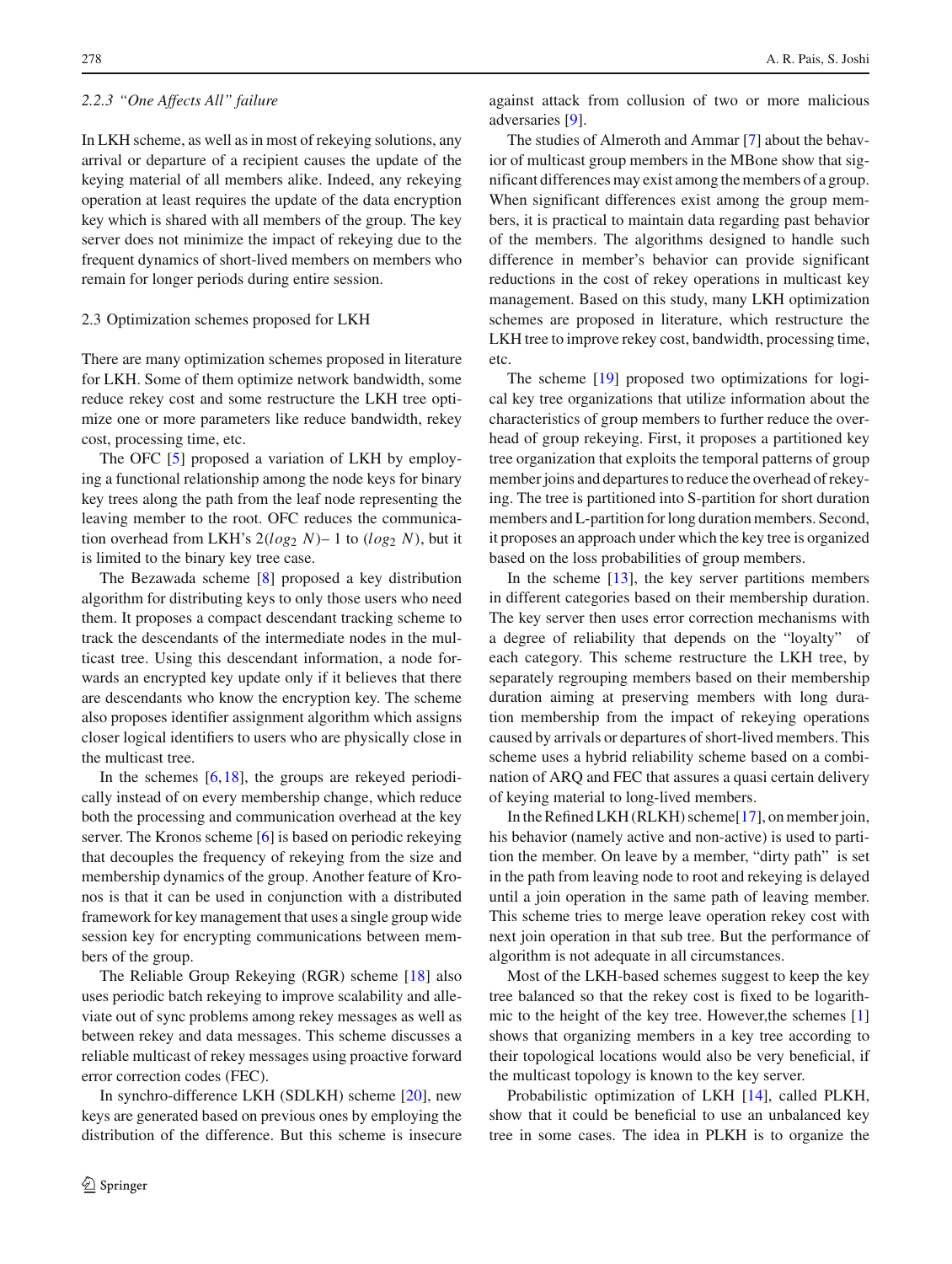key tree with respect to the compromise probabilities of members, in a spirit similar to data compression algorithms such as Huffman and Shannon-Fano coding. Basically, the key server places members who are more likely to be revoked closer to the root of the key tree. If the key server can know in advance or can make a good guess of the leaving probability of each member, then PLKH can achieve better performance than that based on a balanced one.

#### 2.4 PLKH scheme

PLKH [\[14](#page-10-13)] scheme shows that average rekey cost of a LKHbased protocol can be minimized by organizing the LKH tree with respect to rekey likelihoods of members. Instead of maintaining uniform balanced tree, PLKH puts more dynamic members closer to the root and moves more stable members further down the tree. Here, the average rekey cost is reduced by decreasing the cost for more dynamic (i.e. more likely to rekey) members at the expense of increasing that cost for more stable members.

The tree construction requires rekey probability distributions for all current and prospective members of the group, which is not practical. Instead, PLKH uses alternative weight assignment technique. PLKH focuses on minimizing the cost of the next rekey operation. The expected costs of the next rekey operation, due to a leave or compromise event, is equal to

$$
\sum_{i} p_i d_i \tag{1}
$$

where  $p_i$  is the probability that member  $M_i$  will be the next to be evicted/compromised, and *di* is depth of that member in the tree. This quantity  $\sum_i p_i d_i$  is known as the average external path length of the tree. This problem has many similarities to the data compression problem (for details see [\[14\]](#page-10-13)).

PLKH proposes two insert algorithms. The first algorithm, *insert*<sub>1</sub>, organizes the LKH tree in a way which imitates the Shannon-Fano data compression trees. The *insert*<sub>1</sub> algorithm tries to keep the subtree probabilities as balanced as possible at every level, so that the resulting tree will have an average external path length close to the optimal bound of − *<sup>i</sup> pi log pi* . The second algorithm, *insert*2, finds the best insertion point for each member by searching all possible insertion points in the tree. The *insert*<sub>2</sub> searches the whole tree to find the location which minimizes average external path length. But *insert*<sub>2</sub> adds extra computational cost of *O*(*N*) on *N*-member group.

#### 2.5 Shortcomings of PLKH

Although the PLKH scheme reduces the rekeying cost compared to LKH protocol, it has some drawbacks that we discuss below.

#### *2.5.1 Strict binary tree structure*

The *insert*<sub>1</sub> algorithm of PLKH always uses PUT operation to insert new member in the tree. When a member joins the group, PUT operation inserts that member as left child of new internal node in the tree. The PUT operation ensures that all members are inserted as leaf nodes in the tree and maintains strict binary tree structure. This increases the depth of newly inserted member in the tree which in turn increases rekey cost. The *insert*<sub>2</sub> algorithm finds the best insertion point for member *M* by searching all possible insertion points in the tree. But it reduces number of rekeys at the expense of additional computational cost of *O*(*N*).

### *2.5.2 Probability considered*

In PLKH trees, each node *X* in the tree has a probability field *X*.*p* that shows the cumulative probability of the members in the subtree rooted at *X*, similar to that in Huffman trees. The probability of member *X* is equal to the rekey probability of the corresponding member if *X* is a leaf node, and it is equal to *X*.*left*.*p* + *X*.*right*.*p* if *X* is an internal node.

The insert algorithms of PLKH use this cumulative probability for deciding where to insert new member in tree. The problem with cumulative probability is that it changes on every membership change done in the subtree. The new member is inserted based on cumulative probabilities of internal nodes even though he may have higher rekey probability than some of the members in the tree. This causes new member to be pushed further down the tree, increasing the rekey cost for that member.

### *2.5.3 Ambiguous key identifiers*

PLKH does not discuss how the key identifiers are assigned. The key identifier generated using original LKH identifier scheme or using special flag indicator for node created in PUT operation [\[14\]](#page-10-13) will end up in having some nodes with ambiguous key identifier. This problem arises as PLKH does not affect existing nodes on membership change; so when a change occurs, only nodes in the path from member node to root are updated. But this information is not updated in descendants of affected member's node.

# <span id="page-4-0"></span>**3 Our method**

In this paper, we focus on minimizing the average rekey cost of LKH-based protocols by organizing the LKH tree with respect to the rekey probabilities of members. The average rekey cost can be reduced by decreasing the cost for more dynamic (i.e. more likely to rekey) members at the expense of increasing that cost for more stable members. The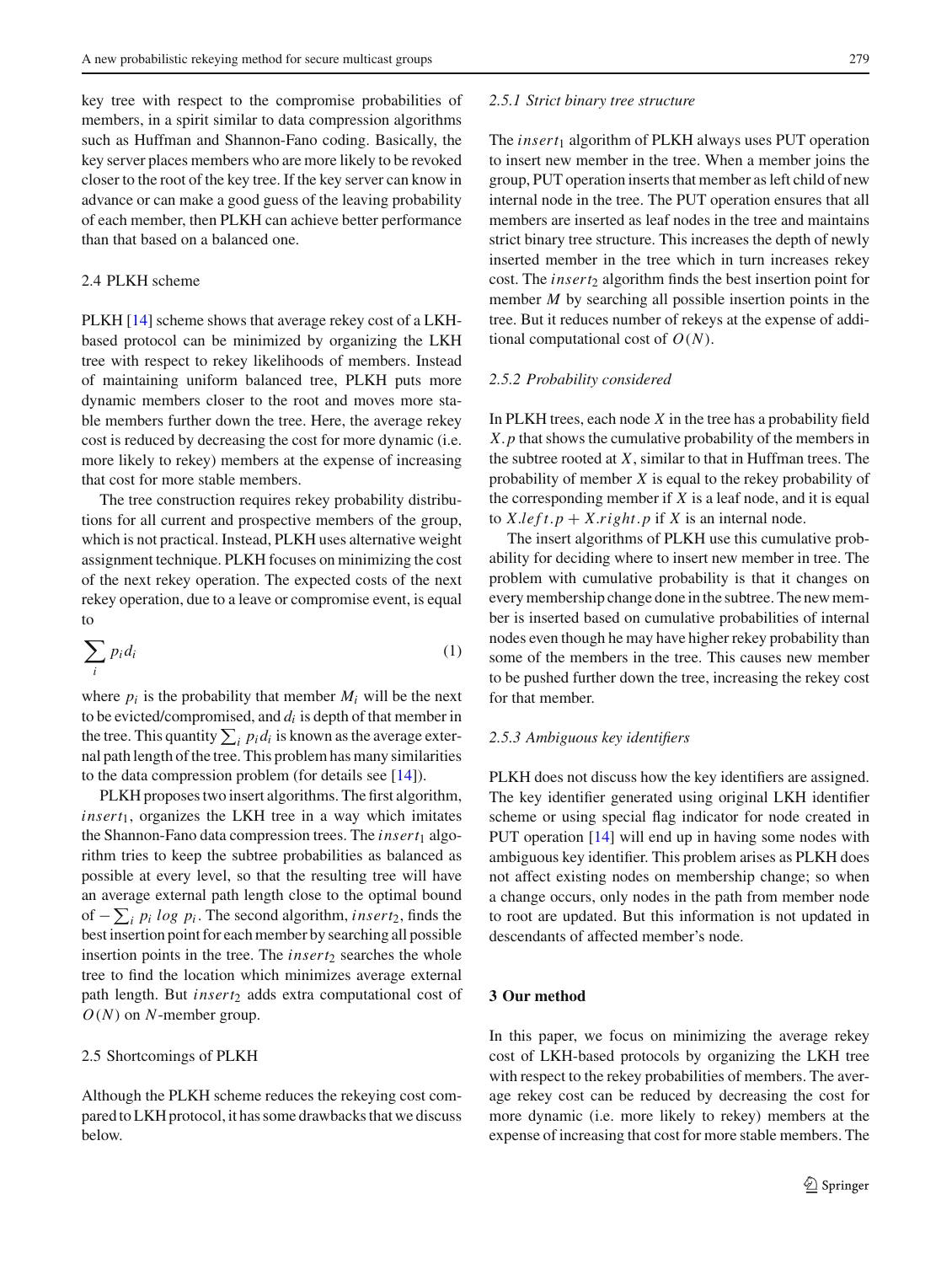communication and computation costs of these rekey operations are proportional to depth of member in tree.

The rekeys happen whenever change occurs in group membership or when keys of group members are compromised. The rekey probability of a member *M* gives measure of how quick that member will cause rekey due to compromise or eviction. Our key server calculates and stores rekey probabilities of all members of the group.

We organize the LKH tree with respect to members rekey probabilities as opposed to cumulative probability of PLKH. We concentrate on reducing number of rekeys that are caused due to member compromise or eviction. Also, to minimize rekey cost on insert, the keys each member is holding after an *insert* operation should be the same as those it was holding before *insert* operation (or the corresponding new keys, for the keys that are changed), plus possibly some newly added keys to the tree.

The optimal solution to get such probability-based LKH tree is given by Huffman trees [\[2\]](#page-10-19). But the Huffman tree requires changes in the locations of the existing members in the tree, which means extra rekey operations. Shannon-Fano trees [\[2](#page-10-19)] are another solution which avoid changes in location, but are slightly suboptimal. We use Shannon-Fano trees to preserve the position of members in the tree when group membership changes.

Instead of placing the members as leaf nodes as in PLKH, we provide new *insert* operation which place the members either as leaf node or as internal node in LKH tree based on their probabilities. When a new member *M* joins the group, we place member *M* in a position such that all ancestors of *M* will have higher probability and all descendents of *M* will have lesser probability. Our *insert* operation imitates Shannon-Fano trees to avoid changes in positions of members and also to balance the probabilities of left and right subtrees of each member. Our *delete* operation removes unwanted nodes in tree based on some conditions.

In the following sections, we present different node types used in our scheme along with new *insert* and *delete* operations. Also, we present our Modified PUT operation and new key identifier assignment scheme, which generates unambiguous key identifiers for nodes in the tree.

## 3.1 Node types

In this section, we define three types of nodes used in our probability-based LKH tree namely physical, logical and replaceable. A physical node represents a group member. A logical node represents an internal node created by our Modified PUT (called MPUT) operation. A replaceable node represents internal node that may be replaced as physical node on future join with a suitable member details.

When a member joins the group, a new physical node is created to represent that member. A logical node is created



<span id="page-5-0"></span>**Fig. 2** Our MPUT operation. It creates new logical node *L* with *P*&*N* as its children

by MPUT operation to preserve relative locations of present members in the tree. When a member leaves the group, we delete that node only when it is a leaf node. Otherwise, we set it to replaceable node as it may have one or more dependent nodes and deleting that node will cause more rekeys. The replaceable node will be changed to physical node when a suitable member who fits the probability requirement joins the group in future. This reduces rekey cost of a future join operation by suitable member.

## 3.2 Modified PUT operation

When a member joins the group, we find suitable location where he can be placed in the tree such that dynamic members will be closer to root and more stable members further down the tree. Our Modified PUT (called MPUT) operation is used to insert new member in a position which preserves relative locations of existing members in the tree. It is similar to PUT operation of PLKH but creates a logical node.

To insert new physical node *N* into tree using MPUT, new logical node *L* is created at certain location in tree such that *N* will be its left child and P will be its right child (see Fig. [2\)](#page-5-0). The *G P*, the previous parent of node *P*, will now point to node *L*.

Every node will have two probability fields, namely initial probability denoted as *initprob* and aggregate probability denoted as *aggrprob*. The initial probability is same as rekey probability of that member if the node is of type physical or replaceable and for a logical node it is

## *max*(*lef tChild*.*initprob*,*rightChild*.*initprob*) + 0.001.

This ensures probability of logical node is more than all members in the subtree and the probability tree structure is preserved. The aggregate probability of a node *N* is the sum of initial probabilities of all nodes in subtree rooted at *N*.

## 3.3 Insert operation

When a new member joins the group, a new physical node is created and is inserted in a position such that its ancestors will have bigger probability and its descendent (if any) will have lesser probability. To insert a new node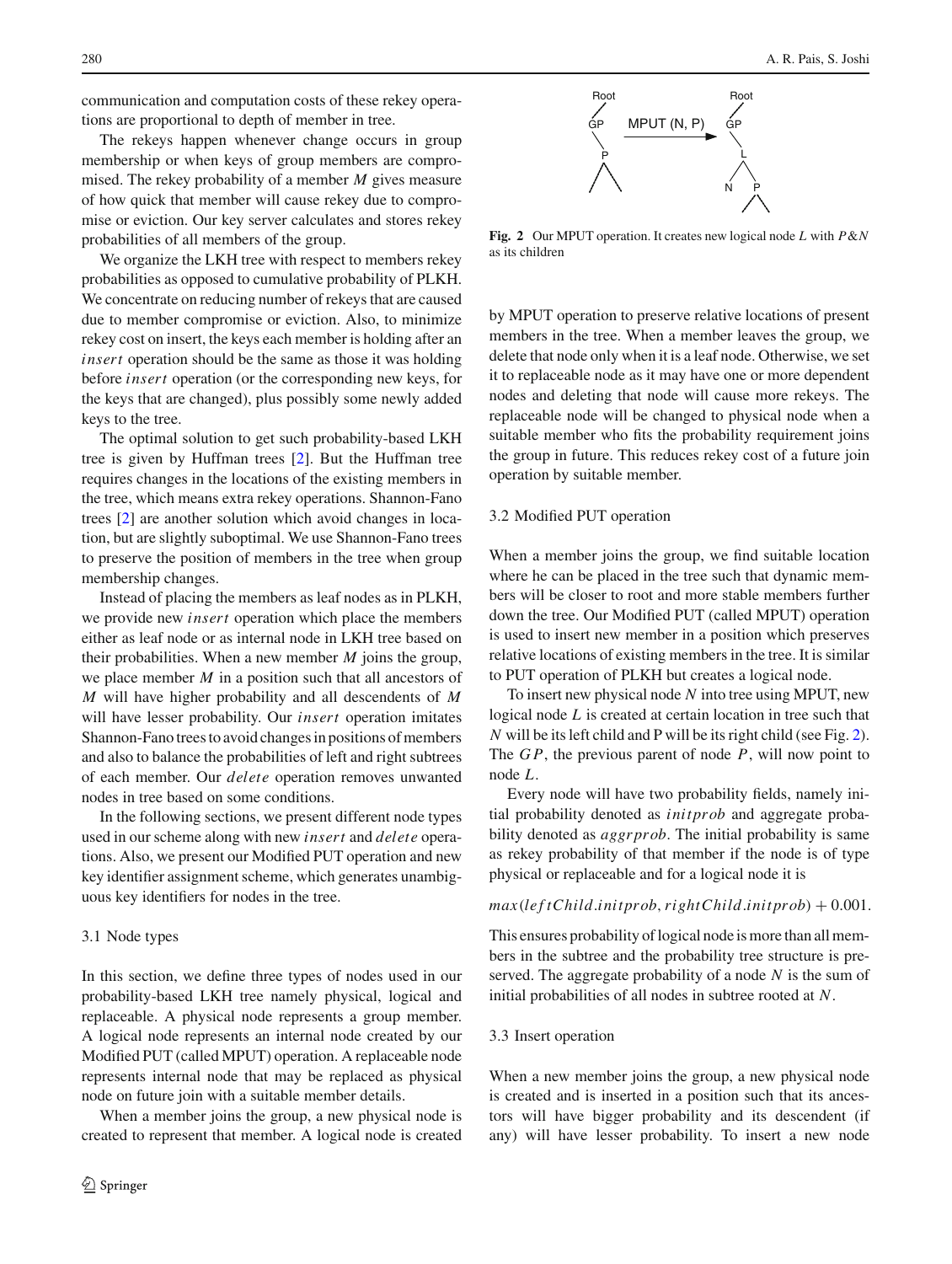| insert(N, GP, P, direction)                  |
|----------------------------------------------|
| if(P!=NULL){                                 |
| if( P.initprob $\lt$ N.initprob ){           |
| if(P.type =replaceable)                      |
| replaceNode (P, N)                           |
| else                                         |
| MPUT(N, P)                                   |
| ł                                            |
| if ( $P$ left aggrprob $> P$ right aggrprob) |
| insert(N, P, P.right, right)                 |
| else                                         |
| insert(N, P, P. left, left)                  |
| ł                                            |
| else{                                        |
| if(direction = left)                         |
| insertNodeToLeft (GP, N)                     |
| else                                         |
| insertNodeToRight (GP, N)                    |
|                                              |

<span id="page-6-0"></span>**Fig. 3** Our insert algorithm which considers the node's initial probability

*N* in suitable position with *G P* as grandparent and *P* as parent nodes, our insert algorithm uses one of the following operations *MPUT*,*insert NodeT oLef t*,*insert Node ToRight* and *replaceNode* (see Fig. [3\)](#page-6-0). Among these, four operations only *MPUT* creates strict binary tree structure.

A suitable position for new node *N* is found when we get a parent node *P* with initial probability less than that of *N*. If *P* is replaceable node then we replace *P* as physical node with details of *N* by calling *replaceNode*. Otherwise, we call *MPUT* that creates new logical node and puts *N* as left child of new logical node. If *P*'s initial probability is more than *N*'s, then we use aggregate probability of *P*'s children. We try to balance the probabilities on left and right subtrees by moving *N* to either left or right subtree which has lesser aggregate probability. The *insert NodeT oLef t* inserts new node as left child of given parent node and *insert NodeT oRight* inserts new node as right child of given parent node. Our insert algorithm takes no additional computational cost and has complexity of *O*(*log d*), where *d* is depth of inserted member in the tree.

## 3.4 Delete operation

When a member leaves the group, his corresponding physical node need to be deleted from the tree. The physical node may be a leaf node or an internal node based on how it inserted and whether it has any dependent nodes at present. Our delete operation removes a physical node only if it is a leaf node; otherwise, we set its node type as replaceable and refresh affected keys (see Fig. [4\)](#page-6-1). Our delete operation also removes unwanted logical and replaceable nodes present in affected subtree provided they do not have any dependent physical nodes.



<span id="page-6-1"></span>**Fig. 4** Our delete operation which removes unwanted nodes from tree

| assignKeyID(P,C, direction)                                                                                                     |
|---------------------------------------------------------------------------------------------------------------------------------|
| keyid=P.keyid<br>if(direction=Left)<br>strcat keyid, "L"<br>else<br>strcat keyid, "R"<br>if C.type=logical<br>strcat keyid, "x" |
| id=getFreeSlot(P,C.type)<br>strcat keyid, id<br>C.keyid=keyid                                                                   |

<span id="page-6-2"></span>**Fig. 5** Our key identifier assignment algorithm

## 3.5 Key identifier assignment

When a new node *C* is inserted at some position with *P* being its parent node, our assignment scheme will generate new key identifier for *C* as shown in Fig. [5.](#page-6-2) First, we get parent's key identifier and assign direction of *C* from *P* to it. The 'L' and 'R' indicate the child direction with respect to its parent. If *C* is logical node then we attach 'x' flag to the key identifier. The 'x' flag helps in direction correction to trace descendants. Finally, we attach a child number that we get from first ancestor which is not a logical node starting from *C*. Here, *get FreeSlot* recursively searches until a nonlogical parent is found. It then returns index to a free child slot.

#### 3.6 Tracing node using key identifier

An example is given in Fig. [6](#page-7-1) to understand working of our scheme. After *MPUT* operation if we need to trace node *P* with key identifier *R*3*R*2, we first move up to new logical node *L* using direction indicators 'L' & 'R' representing left and right directions. At node *L*, we detect that it is logical. Now, we do direction correction. At any stage when we get a logical node, if the remaining part of node to be traced does not have 'x' flag indicator then we move in right direction irrespective of 'L' or 'R' of remaining part. This is because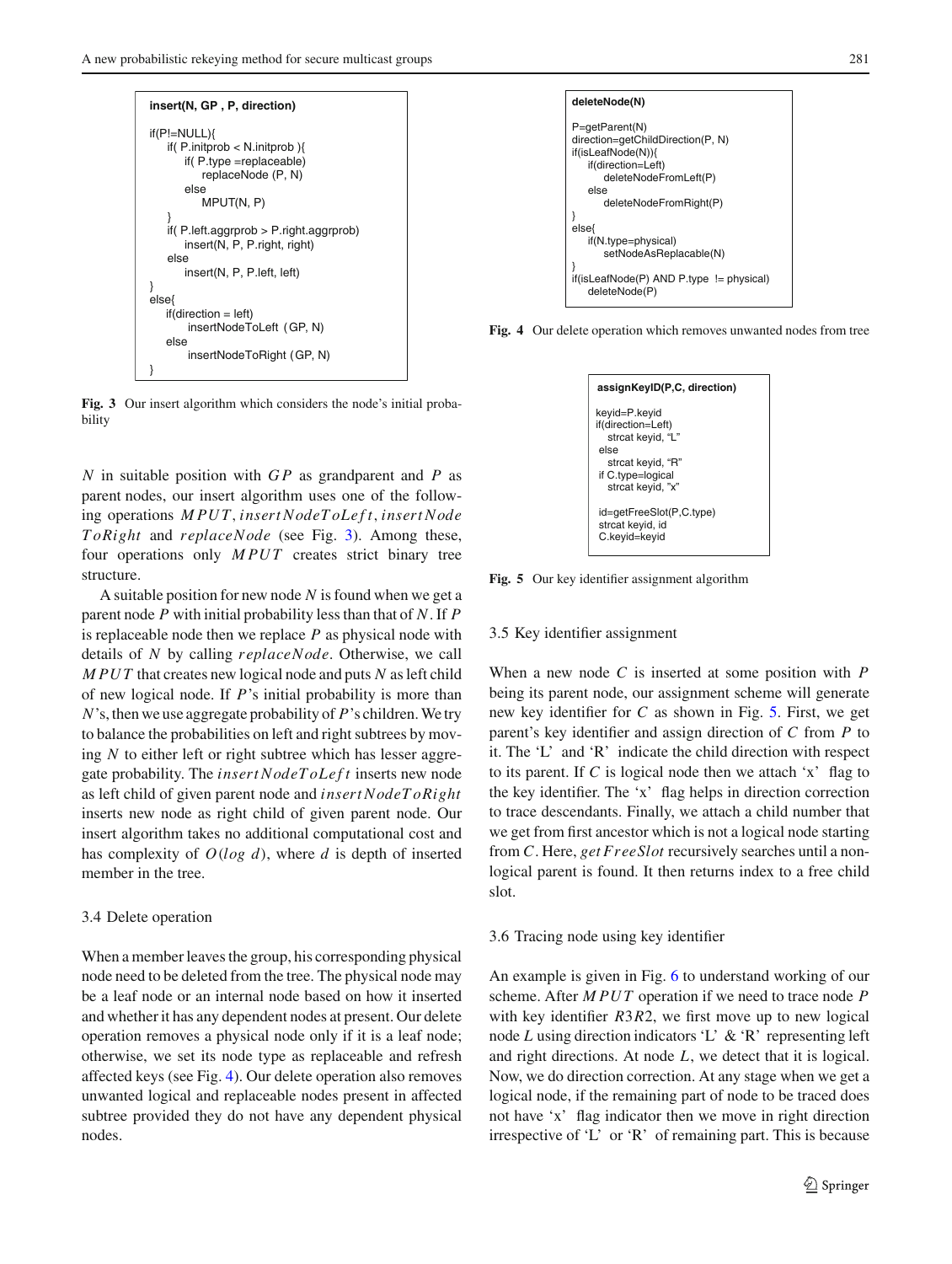<span id="page-7-1"></span>



the *MPUT* always inserts new node *N* to left of logical node and parent to right. The left subtree will have nodes with 'x' prefix in their remaining part. Since the *P* node's remaining part *R*2 does not have 'x' flag indicator, so we move in right direction to find node at next level. Note that on *MPUT* (*N*, *P*) operation, keys of all the nodes from *G P* to root are refreshed. This scheme takes *d* steps for locating any member, where *d* is node's depth.

## 3.7 Choosing probability

To use the insertion algorithm as described earlier, it is crucial to know the rekey probability values of all group members at the time of insertion. The optimal solution to this problem is not practical since that would require the knowledge of rekey probability distributions for all current and prospective members of the group as well as the cost calculations for every possible sequence of future join, leave, and compromise events.

The PLKH [\[14\]](#page-10-13) has proposed a solution to this problem using weight-based scheme. We are also using the same scheme to calculate rekey probabilities of members. The key server calculates and maintains rekey probability of each member. Whenever a member is evicted or compromised our key server updates his rekey probability.

The rekey probability in weight assignment is calculated using the inverse of the mean inter-rekey time of members as follows:

$$
p_i = w_i / W \tag{2}
$$

where  $p_i$  is rekey probability of member  $M_i$ ,  $w_i = 1/\mu_i$  and  $W = \sum_i w_i$ . The  $\mu_i$  is the average time between two rekeys by member  $M_i$ . The reasons for choice of  $1/\mu_i$  as the weight measure among many other candidates are:

- 1. Its simplicity and convenience.
- 2. In the special case where the members inter-rekey time distributions are exponential,  $p_i = w_i / W$  gives exactly the probability that  $M_i$  will be the next member to rekey.

#### <span id="page-7-0"></span>**4 Simulation results and analysis**

We have chosen LKH and PLKH for comparison with our scheme as they address rekey cost reduction on group membership changes and on key compromises by the members, whereas other schemes concentrate on reducing bandwidth and computational cost. We simulated LKH, PLKH and our scheme using *ns*2 network simulator [\[15](#page-10-20)]. We call our scheme as OPLKH for simplicity. We performed experiments on randomly generated network topologies for groups of 128, 256, 512, 768 and 1,024 members. For each experiment, we selected a random set of members to join and leave the group and recorded number of rekey messages generated. We considered three scenarios namely static, semi dynamic and dynamic group.

## 4.1 Scenario 1-static group

In this scenario, we assign relatively lesser rekey probability to members. Most of the members in this scenario stay in group till session is over. The members are added at random intervals. In this scenario, number of members who leave the group is chosen to be roughly 25% of the group size. The members leave the group at random times (chosen based on their rekey probability) during the entire session of the group. From the results obtained, we observe that for static groups our scheme performs 41% better compared to LKH and 29% better compared to PLKH (see Fig. [7\)](#page-8-0).

#### 4.2 Scenario 2-semi dynamic group

In this scenario, we assign relatively higher probability to members compared to static group. The members are added at random intervals. In this scenario, number of members to leave the group is chosen to be roughly 50% of group size. The member's leave time is selected at random based on their probabilities. From the results obtained, we observe that for semi dynamic groups our scheme performs 38% better compared to LKH and 21% better compared to PLKH (see Fig.  $8$ ).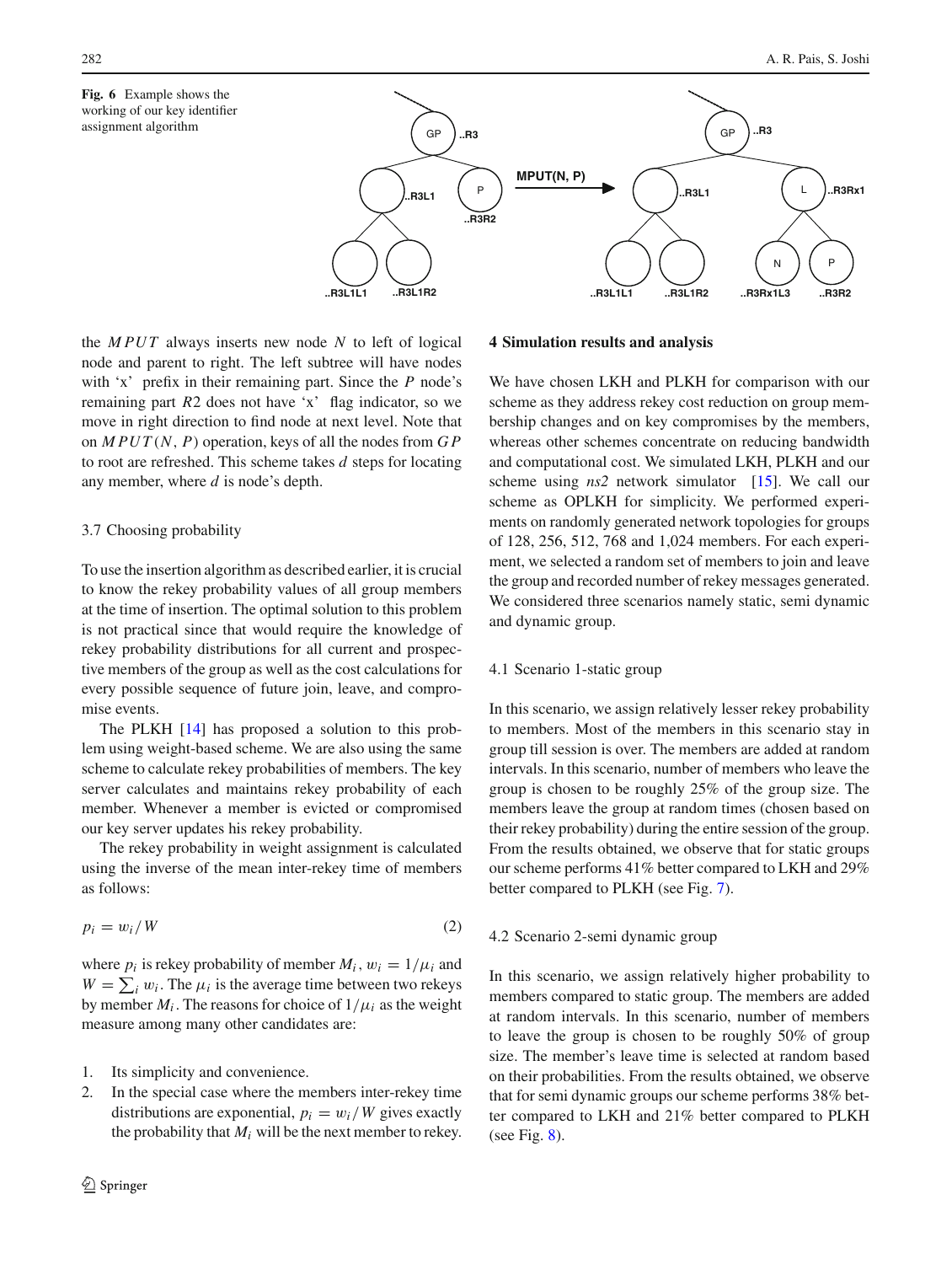

**Fig. 7** Simulation results for static group with various group sizes

<span id="page-8-0"></span>

<span id="page-8-1"></span>**Fig. 8** Simulation results for semi dynamic group with various group sizes



**Fig. 9** Simulation results for dynamic group with various group sizes

<span id="page-8-2"></span>

<span id="page-8-3"></span>**Fig. 12** OPLKH Tree formed when members arrive in given order

#### 4.3 Scenario 3-dynamic group

In this scenario, we assign high probability to members. The members are allowed to join and leave the group at rapid rate. The group experiences lot of join/leave requests in quick time, which increases the rekey messages generated. From the results obtained, we observe that for dynamic groups our scheme performs 32% better compared to LKH and 18% better compared to PLKH (see Fig. [9\)](#page-8-2).

#### 4.4 Nodes created

LKH maintains uniform balanced tree that increases number of nodes created in tree. On every join by members, the LKH increases logical node(s) to ensure that members are at leaf. Figure [10](#page-9-0) shows the tree structure formed when members with probabilities 0.001, 0.041, 0.067, 0.034, 0.069, 0.024, 0.078, 0.058, 0.062, 0.064, 0.005 are joined in order. The LKH created 23 nodes with 11 physical nodes and 12 logical nodes. Note here that LKH does not consider probabilities of members. The probability shown in figure is for understanding purpose only to indicate where each member node is inserted.

PLKH creates intermediate node on every PUT operation. The PLKH always inserts members using PUT operation. Figure [11](#page-9-1) shows the tree structure formed when members with probabilities 0.001, 0.041, 0.067, 0.034, 0.069, 0.024, 0.078, 0.058, 0.062, 0.064, 0.005 are joined in order. PLKH created 19 nodes. Note that PLKH does not distinguish between physical and logical nodes.

OPLKH creates logical node only when MPUT is called. In OPLKH, the replaceable nodes are replaced when suitable member joins in future. It helps in reducing number of nodes created. Figure [12](#page-8-3) shows the tree structure formed when members with probabilities 0.001, 0.041, 0.067, 0.034, 0.069, 0.024, 0.078, 0.058, 0.062, 0.064, 0.005 are joined in order. OPLKH created 14 nodes with 3 logical nodes, 11 physical nodes and 0 replaceable nodes.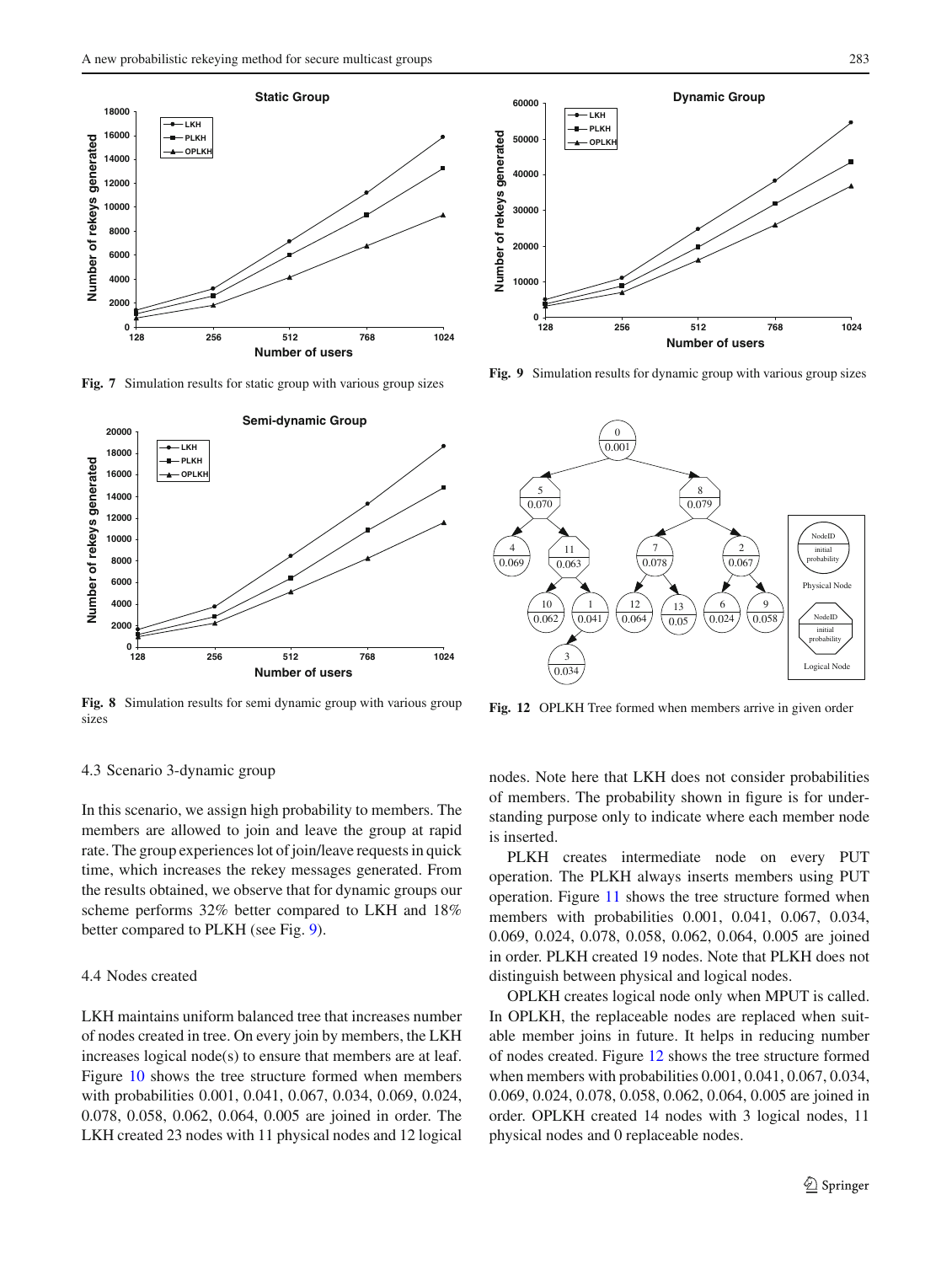<span id="page-9-1"></span><span id="page-9-0"></span>

4.5 Nodes remaining at the end of session

From the results obtained, it is clear that OPLKH has less number of nodes at the end of session. This is because OPLKH removes unwanted nodes (i.e. non-physical nodes which have no dependents) from tree. This reduces total nodes in tree. Whereas PLKH removes internal nodes only if there are no dependent members and LKH removes logical nodes only if they are leaf nodes. Figure [13](#page-9-2) shows the comparison of three algorithms with respect to number of nodes remaining at the end of session.

From results obtained, it is clear that OPLKH has 23% to 36% less nodes than LKH (for more details see Table [1\)](#page-10-21). We can see that OPLKH has reduced number of nodes remaining by removing unwanted nodes from tree.

## 4.6 Analysis

The number of rekey messages generated for same member join/leave operations in all schemes show that our scheme, OPLKH, performs better than both LKH and PLKH.

**Number of nodes left after a group session** 



<span id="page-9-2"></span>**Fig. 13** Simulation results for nodes left at the end of session

OPLKH scheme not only optimizes the rekey cost, it also optimizes number of nodes created in the tree. OPLKH avoids strict binary tree structure, unwanted PUT operations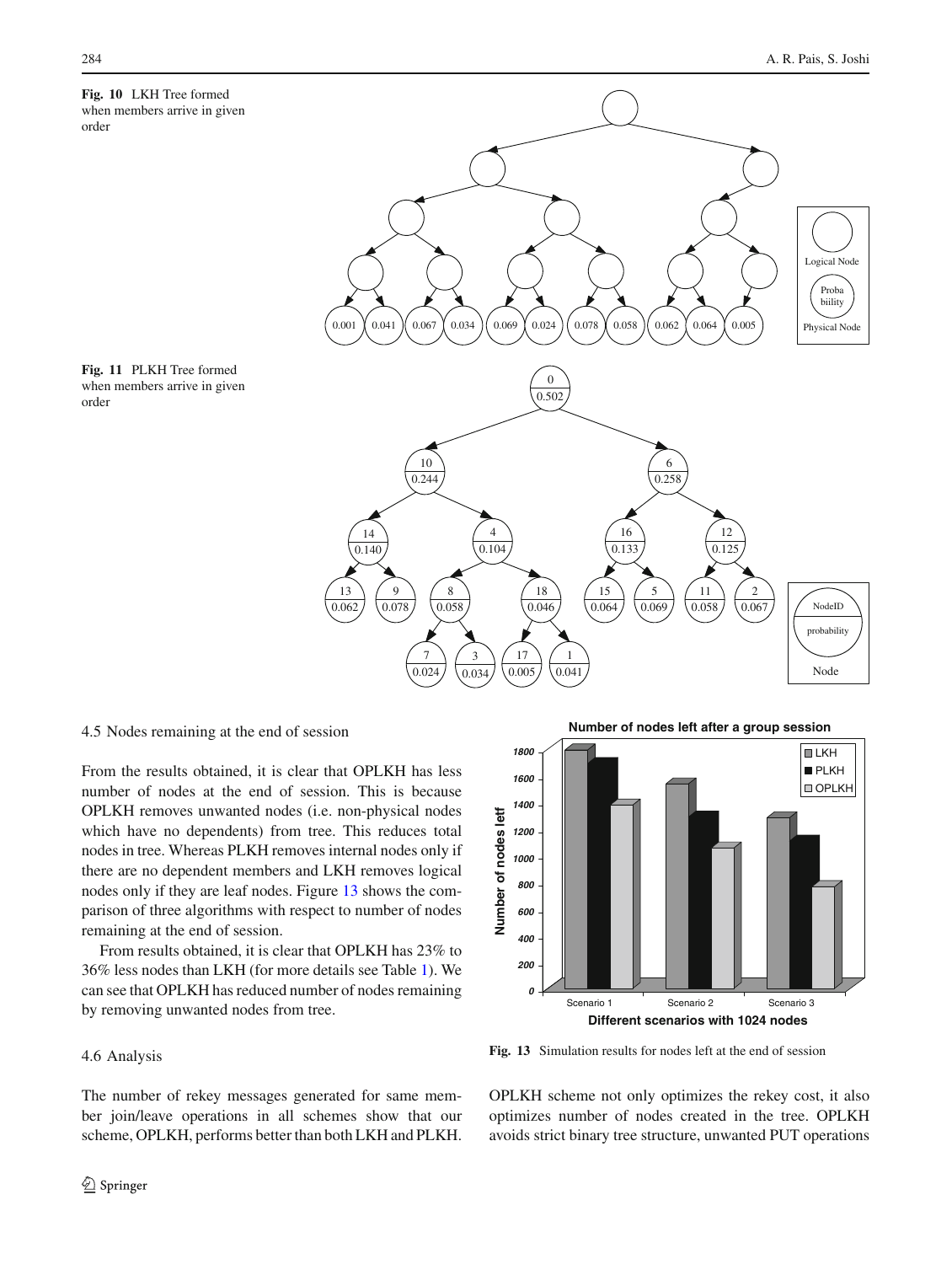<span id="page-10-21"></span>**Table 1** Reduction in nodes remaining with various scenarios in a 1,024 node group

|            | Over LKH $(in %)$ | Over PLKH (in $%$ ) |
|------------|-------------------|---------------------|
| Scenario 1 | 23                | 17                  |
| Scenario 2 | 29                | 20                  |
| Scenario 3 | 36                | 25                  |

<span id="page-10-22"></span>**Table 2** Reduction in rekey cost of OPLKH compared to LKH and PLKH

|            | Over LKH (in $\%$ ) | Over PLKH $(in %)$ |
|------------|---------------------|--------------------|
| Scenario 1 | 41                  | 29                 |
| Scenario 2 | 38                  | 21                 |
| Scenario 3 | 32.                 | 18                 |

and unnecessary logical nodes. Table [2](#page-10-22) shows rekey cost improvement obtained by OPLKH over LKH & PLKH in different scenarios. Table [1](#page-10-21) shows improvement obtained on nodes remaining at end of session in the tree by OPLKH over LKH & PLKH in different scenarios.

# 4.7 Limitations of our scheme

Some of the limitations of our scheme are discussed here. First, our key identifier assignment requires more memory to store key identifiers. Typical LKH scheme needs only 1 bit for choosing left or right child. Whereas our scheme needs 6 bits with 1 bit for direction, 1 bit for 'x' flag and 4 bits for index to free child slot in parent. Second limitation is that, though total nodes created are less than PLKH & LKH schemes, our scheme treats some nodes harshly in terms of depth assigned. Thirdly, our scheme only ensures that tree structure is binary. It neither tries to maintain strict binary tree as PLKH nor tries to balance all nodes at same level as LKH. Finally, our scheme does not optimize rekey cost when one or more members are compromised in same subtree.

## <span id="page-10-16"></span>**5 Conclusion**

In this paper, we addressed the issue of reducing rekey messages generated on member leave in secure multicast groups. We presented new method to form the LKH tree with member's rekey characteristics using our insert and delete operations. Also, we gave generic key identifier assignment scheme which avoids ambiguous key identifiers. The simulation results show that our scheme achieves rekey reduction of 18% compared to PLKH and 32% on original LKH for dynamic group of 1024 members. Our scheme also reduces number of nodes created for given size and number of nodes left after a group session by eliminating unwanted nonphysical leaf nodes.

#### <span id="page-10-11"></span>**References**

- 1. Bhattacharjee, B., Banerjee, S.: Scalable secure group communication over ip multicast. International Conference on Network Protocols (ICNP) 2001 (2001)
- <span id="page-10-19"></span>2. Cleary, J.G., Bell, T.C., Witten, I.H.: Text compression. Prentice-Hall, New Jersey (1990)
- <span id="page-10-1"></span>3. Gouda, M., Wong, C.K., Lam, S.S.: Secure group communications using key graphs. IEEE/ACM Trans. Networking **8**, 16–30 (2000)
- <span id="page-10-0"></span>4. Harder E.J., Wallner, D.M., Agee, R.C.: Key management for multicast: Issues and architectures. RFC 2627 (1999)
- <span id="page-10-6"></span>5. Itkis, G., Micciancio, D., Naor, M., Canetti, R., Garay, J., Pinkas, B.: Multicast security: a taxonomy and some efficient constructions. Proc. IEEE INFOCOM '99 **2**, 708–716 (1999)
- <span id="page-10-8"></span>6. Jajodia, S., Setia, S., Koussih, S.: Kronos: A scalable group re-keying approach for secure multicast. IEEE Symposium on Security and Privacy, Oakland, CA (2000)
- <span id="page-10-18"></span>7. Judge, P., Ammar, M.: Security issues and solutions in multicast content distribution: a survey. IEEE Network **17**, 30–36 (2003)
- <span id="page-10-7"></span>8. Kulkarni, S.S., Bezawada, B.: Distributing key updates in secure dynamic groups. International Conference on Distributed Computing and Internet Technology, ICDCIT-04 (2004)
- <span id="page-10-17"></span>9. Lee, Y., Park, Y., Kim, H., Chung, B., Yoon, H.: Weakness of the synchro-difference lkh scheme for secure multicast. IEEE Commun. Lett. **11**(9), 765–767 (2007)
- <span id="page-10-2"></span>10. McGrew, D.A., Sherman, A.T.: Key establishment in large dynamic groups using one-way function trees. IEEE Trans. Software Eng. **29**(5), 444–458 (2003)
- <span id="page-10-4"></span>11. Naor, M., Naor, D., Lotspiech, J.: Revocation and tracing schemes for stateless receivers. Advances in Cryptology-CRYPTO 2001, Springer-Verlag Inc. LNCS 2139, pp. 41–62 (2001)
- <span id="page-10-5"></span>12. Ning, P., Liu, D., Sun, K.: Efficient self-healing group key distribution with revocation capability. In: Proceedings of the 10th ACM conference on Computer and Communications Security (2003)
- <span id="page-10-12"></span>13. Onen, M., Molva, R.: Group rekeying with a customer perspective. In: Proceedings of Tenth International Conference on Parallel and Distributed Systems (2004)
- <span id="page-10-13"></span>14. Selçuk A.A., Sidhu, D.P.: Probabilistic methods in multicast key management. In: Proceedings of the Third International Workshop on Information Security (2000)
- <span id="page-10-20"></span>15. The Network Simulator.: ns-2, vesion 2.32. [http://www.isi.edu/](http://www.isi.edu/nsnam/ns/) [nsnam/ns/](http://www.isi.edu/nsnam/ns/) (2008)
- <span id="page-10-3"></span>16. Tygar, D., Perrig, A., Song, D.: Elk, a new protocol for efficient large group key distribution. In: Proceedings of the IEEE Security and Privacy Symposim 2001 (2001)
- <span id="page-10-14"></span>17. Xu, Y., Sun, Y.: A new group rekeying method in secure multicast. International conference on Computational intelligence and security (2005)
- <span id="page-10-9"></span>18. Zhang X., Yang, Y., Li, X., Lam, S.: Reliable group rekeying: Design and performance analysis. In: Proceedings of ACM SIG-COMM2001 (2001)
- <span id="page-10-15"></span>19. Zhu, S.S.S., Jajodia, S.: Performance optimizations for group key management schemes for secure multicast. In: Proceedings of 23rd International Conference on Distributed Computing Systems (2003)
- <span id="page-10-10"></span>20. Zhu, W.T.: Optimizing the tree structure in secure multicast key management. IEEE Commun. Lett. **9**(5), 477–479 (2005)